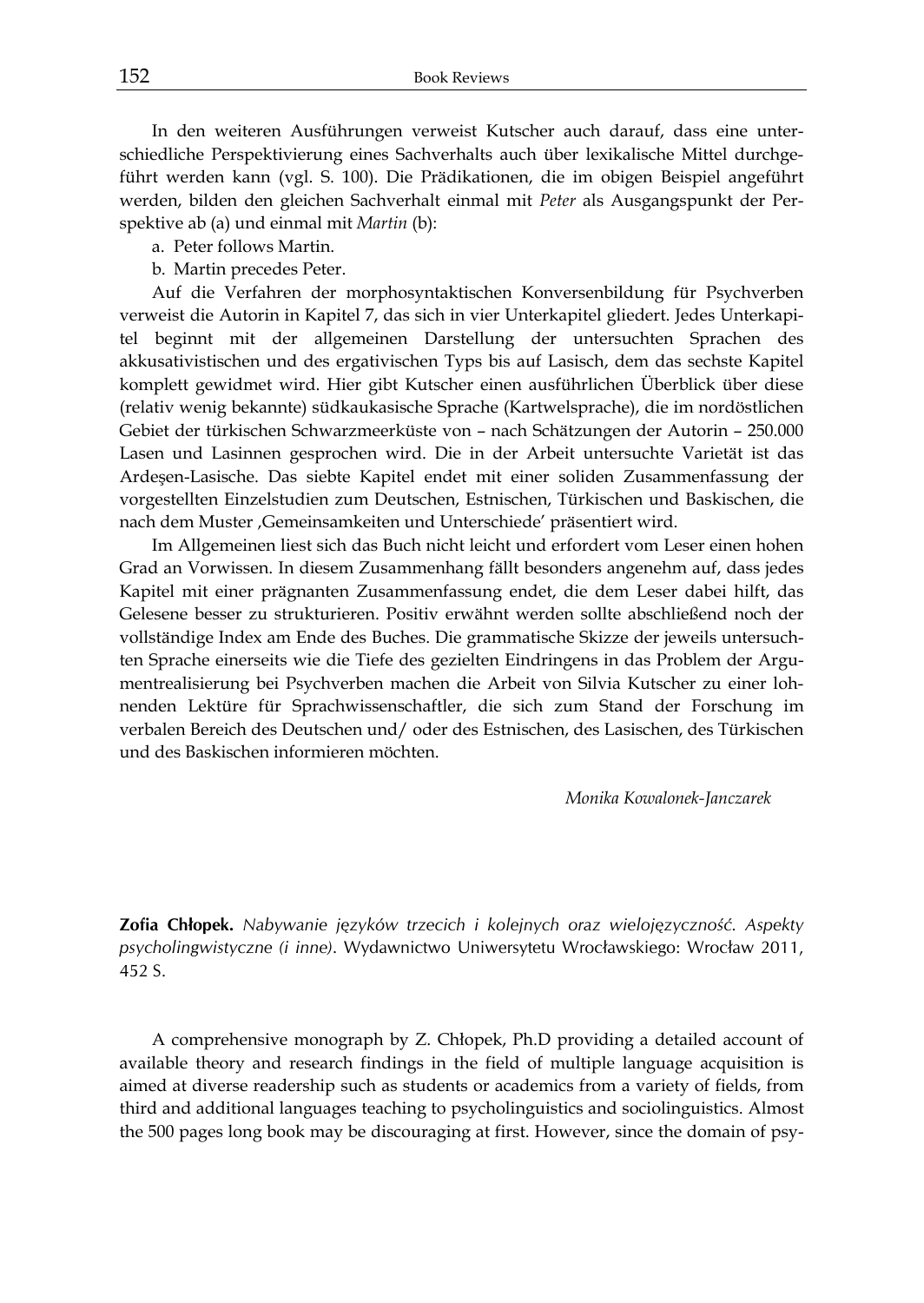cholinguistics is wide and interdisciplinary and the issue of multilingualism very complex and multifaceted the size of the monograph is justified.

Needless to say, the phenomenon of multilingualism becomes more and more common in the contemporary world. A transformation from coercive monolingualism or bilingualism to coercive multilingualism and from valued and devalued dialects to valued vs devalued multilingual repertoires is reflected in the European language policy and planning and the current thematic issues discussed at language conferences. L3 acquisition has emerged as the field in the last decade and since it is rapidly changing there has been a demand to provide a timely update to the originally made theories. Undoubtedly, the published monograph combines successfully all the achievements made in the field. A great advantage of the book is the fact it is published in Polish since the overwhelming majority of the publications on multilingualism are in English, which makes them inaccessible for the readers who are not proficient in this language.

Browsing available books on L3+ acquisition and multilingualism I noticed there is the lack of literature which would grade the material starting as an introductory book and ending up with an insight into the problematic issues. The book including eight chapters and an introductory part allows a reader with no specific background knowledge of multilingualism to reach the highest level of understanding of the issues considered in an engaging way. The monograph by Chłopek is a typical reader-friendly book, which makes it easy to comprehend even for students and novice researchers in the field. Each chapter starts with an introduction and concludes with a summary section highlighting the core ideas discussed by the author. A great advantage of the book design is that it is clear which topic is being addressed since it is indicated on each page. As to terminology, the psycholinguistic jargon marked with bold in the text is explained in a plain and clear language. I found nothing that was too technical from a point of view of psycholinguistics. The only objection I have is the use of the term 'language appropriation' that appears in the final summary in English at the end of the monograph. The author of the book explains in a footnote that she uses the term to refer to both learning and acquisition; however this term introduced by Paradis (2009) has not been widely used by English speaking researchers.

Since there is the index at the end of the book, it is easy to identify topics and subtopics one may be interested in. The number of references cited in total is impressive. Almost one thousand positions cover the articles and the books published worldwide. The introductory part of the monograph outlines the purpose of the book which is the presentation of psycholinguistic research findings related to L3 acquisition and multilingualism. The introduction also includes a section devoted to the basic information on the terminology used throughout the monograph.

The first chapter reports on the theories, hypotheses and research findings related to sociolinguistic aspects of language acquisition and language use. The author discusses various social and educational factors which shape individual multilingualism. As the author notices the multilingual speaker's attitudes and motivation, the intensity and the nature of language input and output, the communication patterns characteristic of a given community (e.g. the frequency of code-switching) are determined by the context. Educational contexts in which languages may be acquired may be classified as submer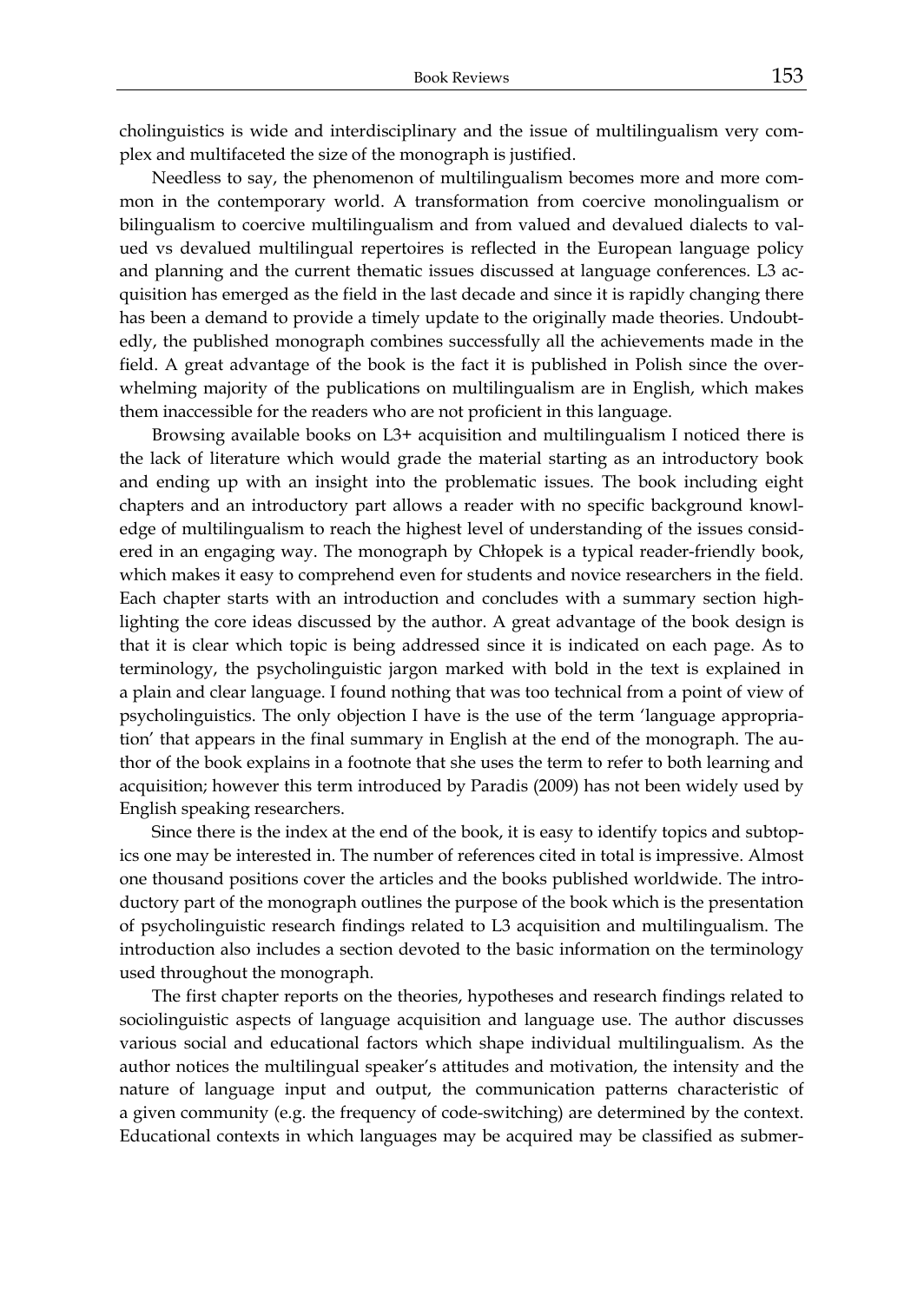sion, immersion or formal instruction situation. The author draws attention to the fact that there is a different effectiveness of the abovementioned three solutions in terms of linguistic development and acculturation. The second chapter introduces the reader to the analysis of the phenomenon of multilingualism from the neurolinguistic perspective. Quoting neurolinguistic research studies Chłopek shows that the procedural memory system manages the activation of native or dominant languages acquired in early childhood in a naturalistic setting. The declarative memory system, in turn, is involved in the case of non-native or non-dominant languages learned later in life mainly in formal settings. The third chapter outlines the attributes of a bi-/multilingual person. What is stressed in this part is that the multilingual's linguistic knowledge is not a simple sum of monolingual competences, but rather a complex and dynamic system called multicompetence. In the subsequent chapters the author presents various types of cross-linguistic influence in all language subsystems, the issue of the mental lexicon of multilinguals, the ways in which they process language during production and reception and various models of multilingual development.

What I find especially valuable in the monograph is that the author presents her own views on the number of various issues she discusses. The author emphasizes it is essential for researchers to implement an eclectic approach to the study of L3+ acquisition and multilingualism in which they will recognize the achievements in the field of neurolinguistics, sociolinguistics, psychology, linguistics, and even artificial intelligence, methodology of modern languages teaching and philosophy. The author also calls for standardization of terminology used by researchers since in the literature one may come across the term used in various contexts or a few terms used in the same context. For example, the term *multilingual speaker* is applied by some researchers in the context of *bilingual speaker,*  while the term *code-switching* is occasionally used interchangeably with *borrowing.* The author notices that such constructs as psychotypology, metalinguistic or metacognitive awareness, motivation or linguistic competence are so complex and multidimensional that it is almost impossible to investigate them thoroughly. Thus, the author advocates for the researchers to define precisely what they mean by the construct and what particular its aspect they are going to investigate. The author draws also the reader's attention to the fact that scientific discourse may be understood and interpreted in various ways since it is culture and language specific.

The author indicates several research fields which according to her need to be further investigated such as 1) the potential superiority of multilinguals over bilinguals in cognitive or affective areas; 2) the advantage of bilinguals over monolinguals in the final attainment of L2 acquisition; 3) cross-linguistic influence in different domains of communicative competence; 4) the correlates of cross-linguistic influence in the multilingual mind; 5) the interdependence between cross-linguistic influence and linguistic knowledge storage in the mental structures; 6) transfer within one language (intralingual transfer); 7) paralinguistic and conceptual transfer in the multilingual mind; 8) the organization of mental lexicon in multilinguals; 9) processing linguistic information during production and reception in multilinguals; 10) working out the models reflecting multilingual development.

My overall impression is that the monograph is a valuable piece of writing providing handy scaffolds to aspirants seeking to access knowledge on L3+ acquisition and multi-